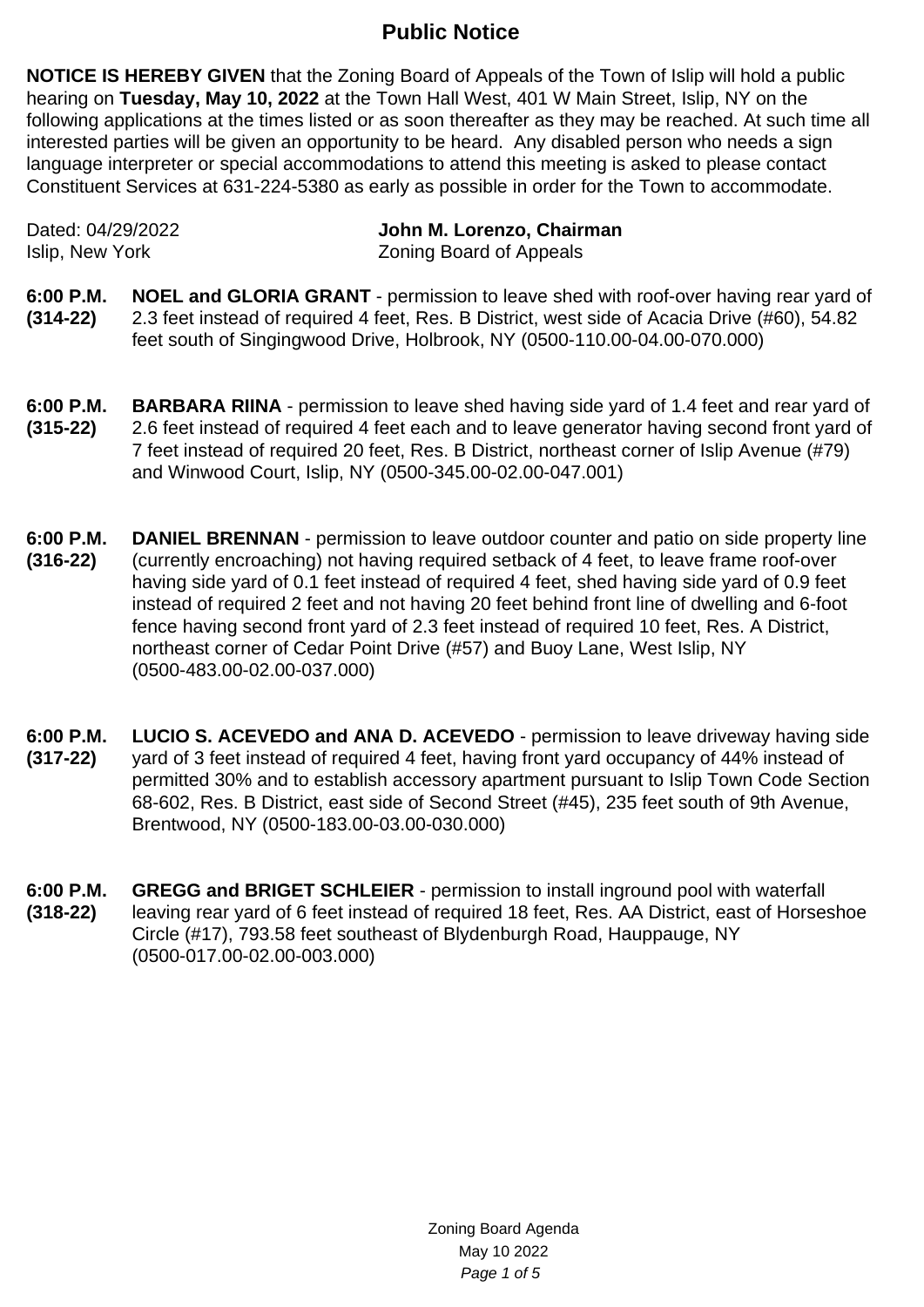- **6:00 P.M. (319-22) DANIRA FUENTES** - permission to leave 2 cabanas (10' x 12') not having required 20 feet behind front line of dwelling, to leave driveway having side yard of 1 foot instead of required 4 feet, having front yard occupancy of 46% instead of permitted 35% and to establish two family, family use only pursuant to Islip Town Code Section 68-419.1, Res. B District, east side of Nicoll Avenue (#9), 685 feet north of Birch Street, Central Islip, NY (0500-100.00-02.00-037.000)
- **6:00 P.M. (240-22) KATHERINE and DANIEL R. O'BRIEN JR. - permission to leave inground pool having** side yard of 13 feet instead of required 14 feet, Res. A District, west side of Feuereisen Avenue (#2212), 300 feet north of Second Street, Ronkonkoma, NY (0500-085.00-03.00-031.000)
- **6:00 P.M. (320-22) SOUTH SHORE UNIVERSITY HOSPITAL** - permission to install 18 recessed exterior light fixtures and 82 wall-mounted exterior light fixtures having height of 23.16 feet and 8 recessed exterior light fixtures having height of 23.5 feet instead of required 20 feet each, DDD District, northwest corner of East Main Street (#301) and North Montgomery Avenue, Bay Shore, NY (0500-394.00-01.00-008.004)
- **6:00 P.M. (321-22) CAROLE PRINSTON-BENOIT** - permission to leave roofed-over porch (6.9' x 19.7') having front yard of 18.6 feet instead of required 25 feet, Res. B District, north side of East Cherry Street (#53), 475 feet east of Boulevard Avenue, Central Islip, NY (0500-143.00-04.00-069.000)
- **6:00 P.M. (322-22) ESTATE OF CAROLINE HOERNING** - permission to establish two family, family use only pursuant to Islip Town Code Section 68-419.1, Res. AA District, east side of Aberdeen Road (#855), 580.26 feet north of Gateway Drive, Bay Shore, NY (0500-439.00-01.00-051.000)
- **6:00 P.M. (323-22) BRIAN and CHRISTINE LeMAIRE** - permission to leave patio having side yard of 1.4 feet instead of required 4 feet and driveway having front yard occupancy of 47.5% instead permitted 35%, Res. B District, north side of Edgewood Street (#273), 257.17 feet west of Connetquot Avenue, Islip Terrace, NY (0500-231.00-01.00-068.000)
- **6:00 P.M. (324-22) JOSEPH and JUSTINE ZERBO** - permission to install inground pool leaving second front yard of 10 feet instead of required 20 feet, Res. B District, northwest corner of Hamilton Place (#312) and Scott Avenue, West Islip, NY (0500-388.00-01.00-079.000)
- ONNA JOSEFSON permission to leave shed having<br>Ind to leave shed having 7 feet between from the of dwel<br>Res. B (278) District, east side Burleigh Drive (#19), 2<br>I Drive, Holdroot, NY (0500-090.00-04.00-032.000) **6:00 P.M. (325-22) ERIC and DONNA JOSEFSON** - permission to leave shed having 1 foot behind front line of dwelling and to leave shed having 7 feet behind front line of dwelling instead of required 20 feet each, Res. B (278) District, east side Burleigh Drive (#19), 214.28 feet west of Singingwood Drive, Holbrook, NY (0500-090.00-04.00-032.000)

Zoning Board Agenda May 10 2022 Page 2 of 5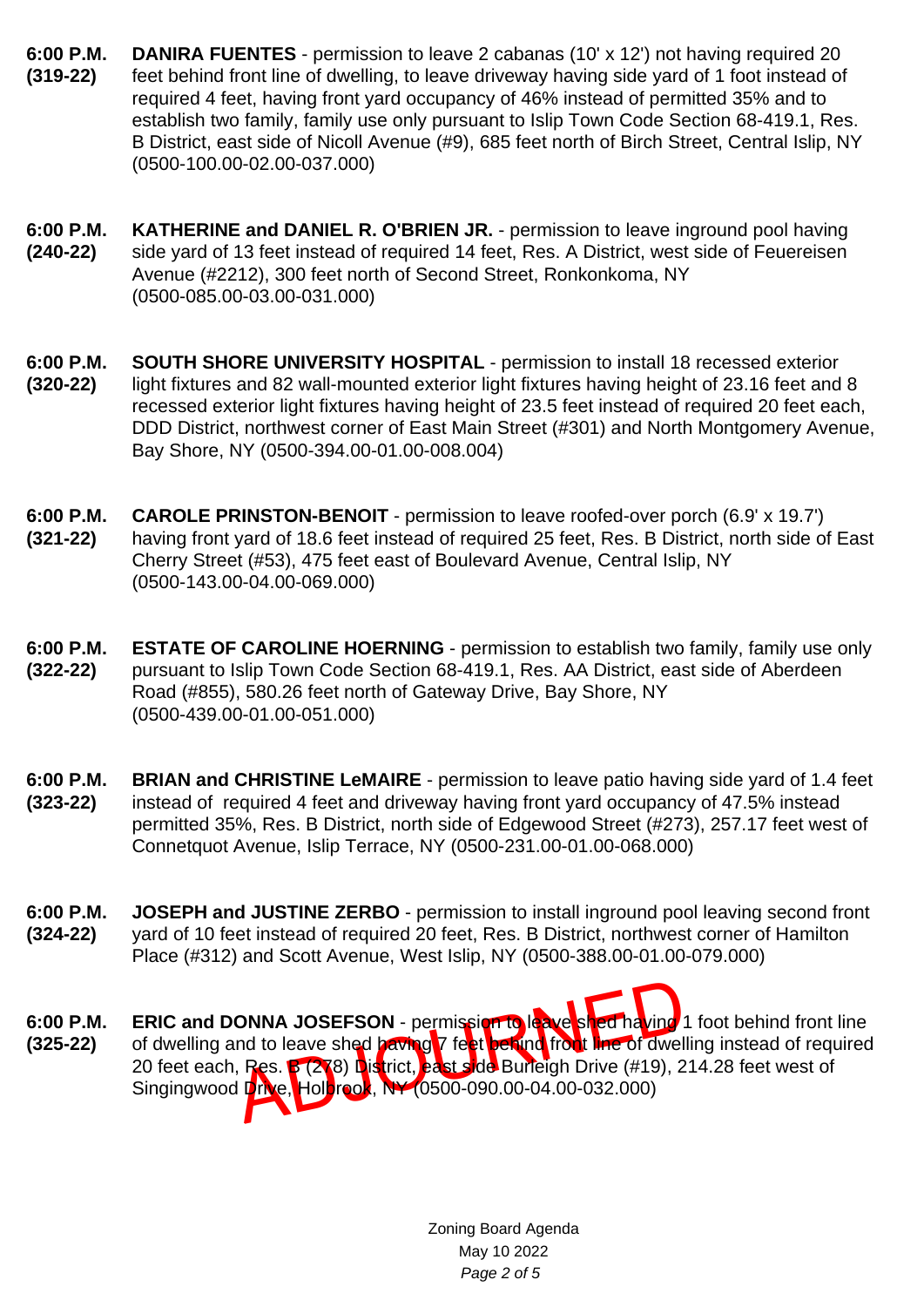**6:00 P.M. (326-22) NICHOLAS MINERVA** - permission to leave driveway on side property line not having required setback of 4 feet and having front yard occupancy of 80% instead of permitted 35%, Res. AA District, west side of Nicholls Road (#488), 1,115.20 feet northeast of Seusing Boulevard, Hauppauge, NY (0500-008.00-02.00-042.000)

## **Adjourned from April 26, 2022**

- **6:30 P.M. (281-22) RICHARD AND DORIS SASZ** - permission to leave entry platform and one story addition (4' x 11.5') having front yard of 30 feet instead of required 40 feet and to leave shed having 11 feet behind front line of dwelling instead of required 20 feet, Res. AA District, south side of Leona Street (#226), 178 feet east of Broadway Avenue, Holbrook, NY (0500-176.00-02.00-015.000)
- **6:30 P.M. (327-22) ROSEANN BARJE** - permission to erect one story addition (21.6' x 24.3' Irrg.) leaving rear yard of 14.2 feet instead of required 25 feet, floor area ratio of 30.24% instead of permitted 25% and to establish two family, family use only pursuant to Islip Town Code Section 68-419.1, Res. B District, west side of Oak Neck Road (#319), 540 feet south of Fourth Street, West Islip, NY (0500-457.00-02.00-013.001)
- **6:30 P.M. (328-22) ADRIANA P. MILLAN** - permission to establish accessory apartment pursuant to Islip Town Code Section 68-602, leaving lower level interior alterations resulting in floor area ratio of 26.7% instead of permitted 25% and to leave patio on side property line not having required setback of 4 feet, Res. B District, east side of Baldwin Boulevard (#1453), 100 feet south of Chestnut Drive, Bay Shore, NY (0500-289.00-01.00-075.000)
- **6:30 P.M. (329-22) MARIA GRANT** - permission to leave above ground pool having side yard of 7 feet instead of required 10 feet, pool deck having side yard of 1.3 feet instead of required 6 feet, patio having rear yard of 2.1 feet instead of required 4 feet and driveway on side property line not having required setback of 4 feet and having front yard occupying of 64% instead of permitted 35%, Res. B District, north side of St. Peters Drive (#82), 750 feet east of Dilmont Street, Brentwood, NY (0500-114.00-01.00-050.000)

## **Adjourned from March 1, 2022**

**6:30 P.M. (131-22) JASON and CHRISTINE CARINO** - permission to install inground pool leaving front yard (through lot) of 5 feet instead of required 25 feet and side yard of 10 feet instead of required 14 feet, to leave pond in front yard instead of required rear yard and to leave 6-foot fence on property line not having required 5 feet from sidewalk, Res. A District, north side of Darcy Circle (#72), 181.53 feet west of right of way (through lot to Union Boulevard), Islip, NY (0500-345.00-02.00-086.000)

> Zoning Board Agenda May 10 2022 Page 3 of 5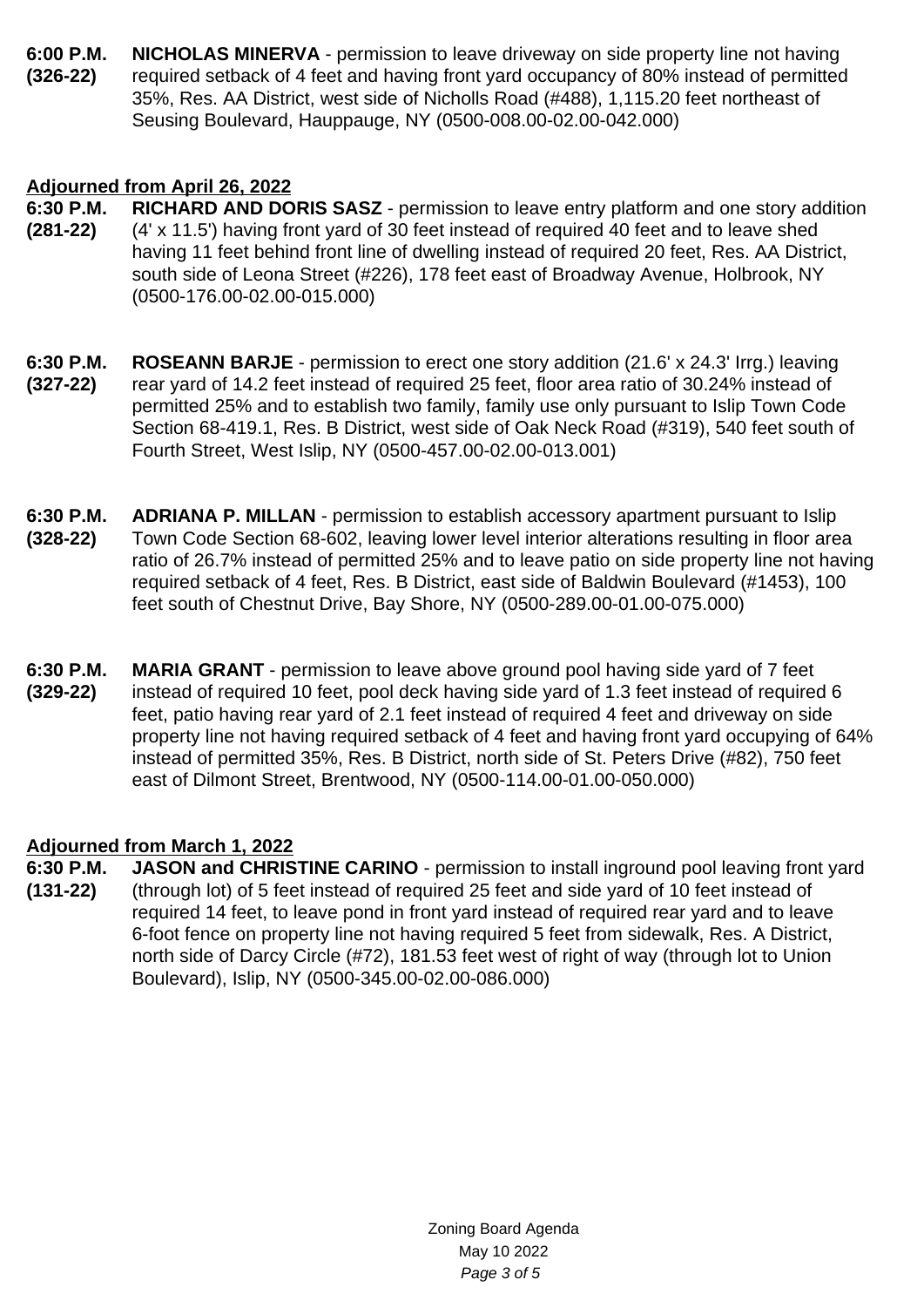- **6:30 P.M. (330-22) DILIA CONTRERAS-ESCOBAR** - permission to reconstruct dwelling and erect second story addition (24.2' x 44.8') leaving side yard of 13.6 feet instead of required 14 feet and floor area ratio of 29.52% instead of permitted 25%, Res. B District, north side of Hilliard Avenue (#22), 895.8 feet east of Wheeler Road, Central Islip, NY (0500-078.00-03.00-024.000)
- **6:30 P.M. (331-22) ANGELA AND ELIZABETH FAZZIA** - permission to erect two 2 story additions and second story addition leaving side yards of 18 feet and 18.6 feet instead of required 25 feet each, total side yards of 36.6 feet instead of required 60 feet and front yard of 48 feet instead of required 50 feet, all having floor area ratio of 28% instead of permitted 25%, Res. AAA District, west side of Smith Avenue (#354), 1,188.59 feet south of Clover Place, Islip, NY (0500-422.00-02.00-033.000)
- **6:30 P.M. (332-22) HECTOR A. ROBLES** - permission to establish accessory apartment pursuant to Islip Town Code Section 68-602, Res. AA District, south side of Michigan Avenue (#16), 200 feet west of Stein Drive, North Bay Shore, NY (0500-201.00-02.00-028.000)
- nd KRISTEN PHILLIPS permission to evert second<br>side yard of 7.5 feet instead of required 49 feet and required 40 feet and rooter-over porch 16' x 30.5') leaving<br>quired 14 feet and from year of 33 feet instead of perm<br>4 f **6:30 P.M. (333-22) TIMOTHY and KRISTEN PHILLIPS** - permission to erect second story addition (8.4' x 50' Irrg.) leaving side yard of 7.5 feet instead of required 14 feet and front yard of 39 feet instead of required 40 feet and roofed-over porch (6' x 30.5') leaving side yard of 7.5 feet instead of required 14 feet and front yard of 33 feet instead of permitted encroachment setback of 34 feet, Res. A District, northwest corner of Arcadia Drive (#344) and Spruce Avenue, West Islip, NY (0500-414.00-02.00-034.000)
- **6:30 P.M. (334-22) JOHN and ERIN CALAMUSSO** - permission to erect one story addition (10.5' x 21.08') leaving front yard of 30 feet instead of required 40 feet and floor area ratio of 26.8% instead of permitted 25%, Res. A District, west side of Keswick Drive (#164), 210.4 feet north of Tracy Lane, East Islip, NY (0500-401.00-01.00-028.000)
- **SAMANTHA GILLEN** permission to elect second straight side yard of 6.5 feet instead of required 8 feet, total squired 36 feet, total squired 36 feet, to and of 39. 7 is elimited 8 feet, total squired 37.88% instead of pe **6:30 P.M. (335-22) DANIEL and SAMANTHA GILLEN** - permission to elect second story addition (34.1' x 60' Irrg.) leaving side yard of 6.5 feet instead of required 18 feet, total side yards of 22.9 feet instead of required 36 feet, tront yard of 39.77 reet instead of required 40 feet and floor area ratio of 32.88% instead of permitted 25%, Res. AA District, north side of Eastover Road (#13), 445 feet east of Lakeland Avenue, Sayville, NY (0500-280.00-03.00-008.000)
- **7:00 P.M. (336-22) LUIS E. and MARIA I. DOMINGUEZ** - permission to establish accessory apartment pursuant to Islip Town Code Section 68-602, Res. B District, southwest corner of Sage Street (#38) and Ferndale Avenue, Central Islip, NY (0500-119.00-02.00-075.000)

Zoning Board Agenda May 10 2022 Page 4 of 5